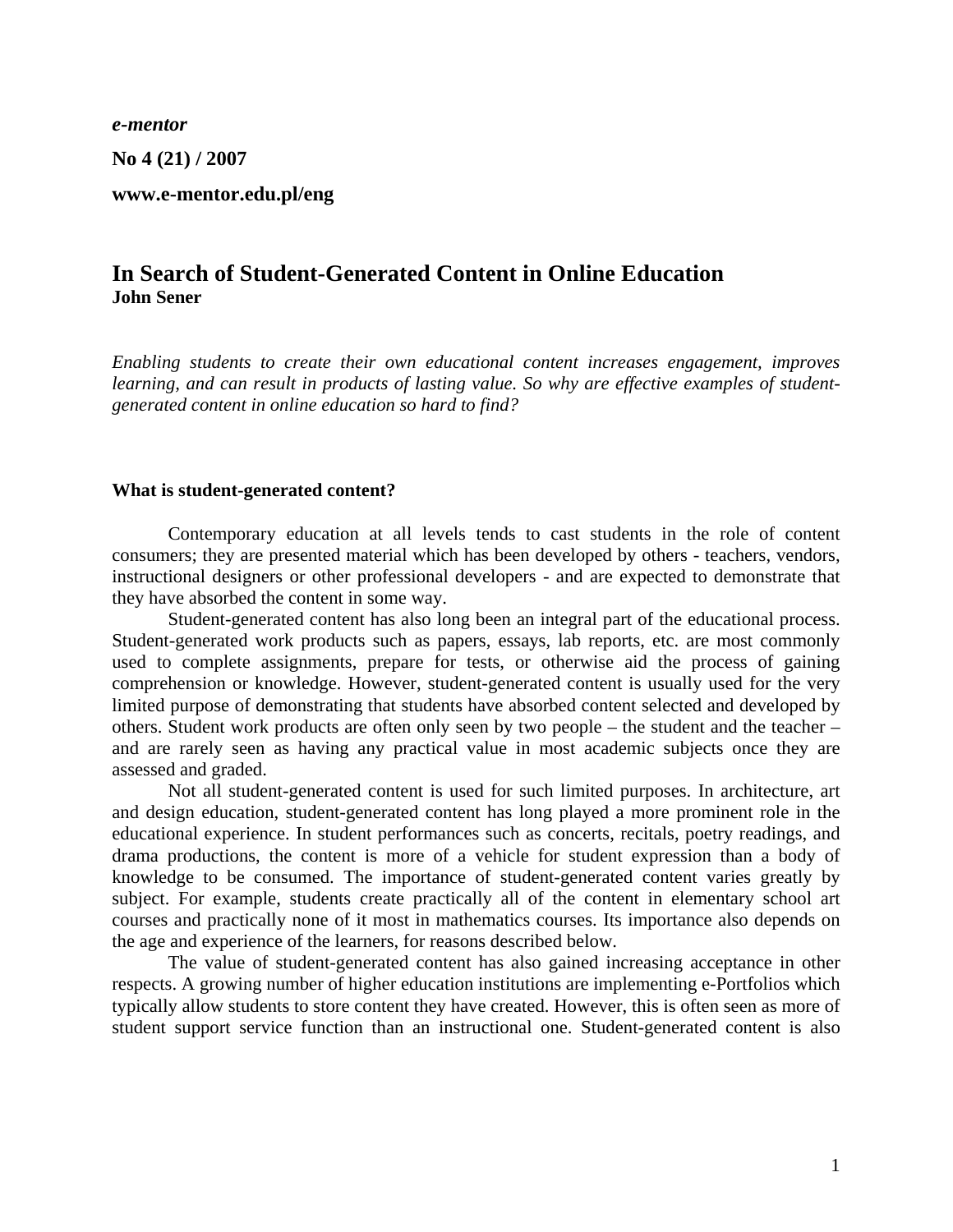increasingly used for marketing purposes, in particular as a way of lending a sense of authenticity to college and university web sites $<sup>1</sup>$  $<sup>1</sup>$  $<sup>1</sup>$ .</sup>

In general, however, student work products are not valued as a primary content source, and the purest student-generated content such as original artwork is generally the least valued academically in K-16 education. In short, the role of student-generated content is highly marginalized in contemporary educational practice.

### **Why is student-generated content valuable?**

## *I had never seen such creative presentations and pride of accomplishment[2](#page-1-1) .*

To anyone who's ever witnessed firsthand the excitement of learners who have created their own content, the marginalization of student-generated content is perplexing to say the least. Spurred by a belief that this is an important emerging area in online education, I decided to research examples through my role as an Effective Practices Editor for the Sloan Consortium. At first, I used the term "student content creation" when searching for examples until being advised that "student-generated content" was a more common term. In particular, I searched for examples which illustrated a shift from students as content consumers to content producers, and/or ones which illustrated how student work products could have more lasting value.

Over a several-month period, I found a number of good examples and used them to form a collection of effective practices related to student-generated content in online education. The collection can be found on the wiki version of the Sloan-C Effective Practices web site<sup>3</sup>. Although the collection is relatively sparse at present, the examples in the collection provide evidence that enabling students to create their own educational content increases engagement, improves learning, and can result in products of lasting value.

#### *Increasing Student Engagement*

1

In U.S. higher education, the term "student engagement" has become an indicator of educational quality. The primary source of data on this topic is the annual National Survey of Student Engagement (NSSE). As NSSE survey results indicate, there is still a lot of room for improvement regarding the relatively low levels of student engagement which still pervade much of higher education. In the 2006 NSSE Survey<sup>[4](#page-1-3)</sup> of over one million students at over 600 higher education institutions in the U.S. and Canada, fewer than one-fifth of college freshmen and fewer than two-thirds of college seniors reported that they made class presentations "often" or "very often," while 40% of college freshmen and almost 30% of college seniors reported that they asked questions in class or contributed to class discussions "sometimes" or "never". While the NSSE survey does not ask direct questions about student-generated content and these examples

<span id="page-1-0"></span><sup>&</sup>lt;sup>1</sup> WhyLongwood website: http://www.whylongwood.com/longwoodlive/, [09.09. 2007]; IamFresnoState website: http://www.iamfresnostate.com/, [09.09.2007]<br><sup>2</sup> M. Knowles, The Adult Learner: A Neglected Species, Houston: Gulf Publishing, 3rd edition, p. 191, 1984

<span id="page-1-1"></span>

<span id="page-1-2"></span><sup>&</sup>lt;sup>3</sup> Sloan-C Effective Practices website: http://www.sloan-c-wiki.org/wiki/index.php?title=Category:Student-Generated Content, [09.09.2007]

<span id="page-1-3"></span><sup>&</sup>lt;sup>4</sup> National Survey of Student Engagement, Engaged Learning: Fostering Success for All Students – The 2006 Annual Report, 2006 http://nsse.iub.edu/NSSE\_2006\_Annual\_Report/docs/NSSE\_2006\_Annual\_Report.pdf, [09.09.2007]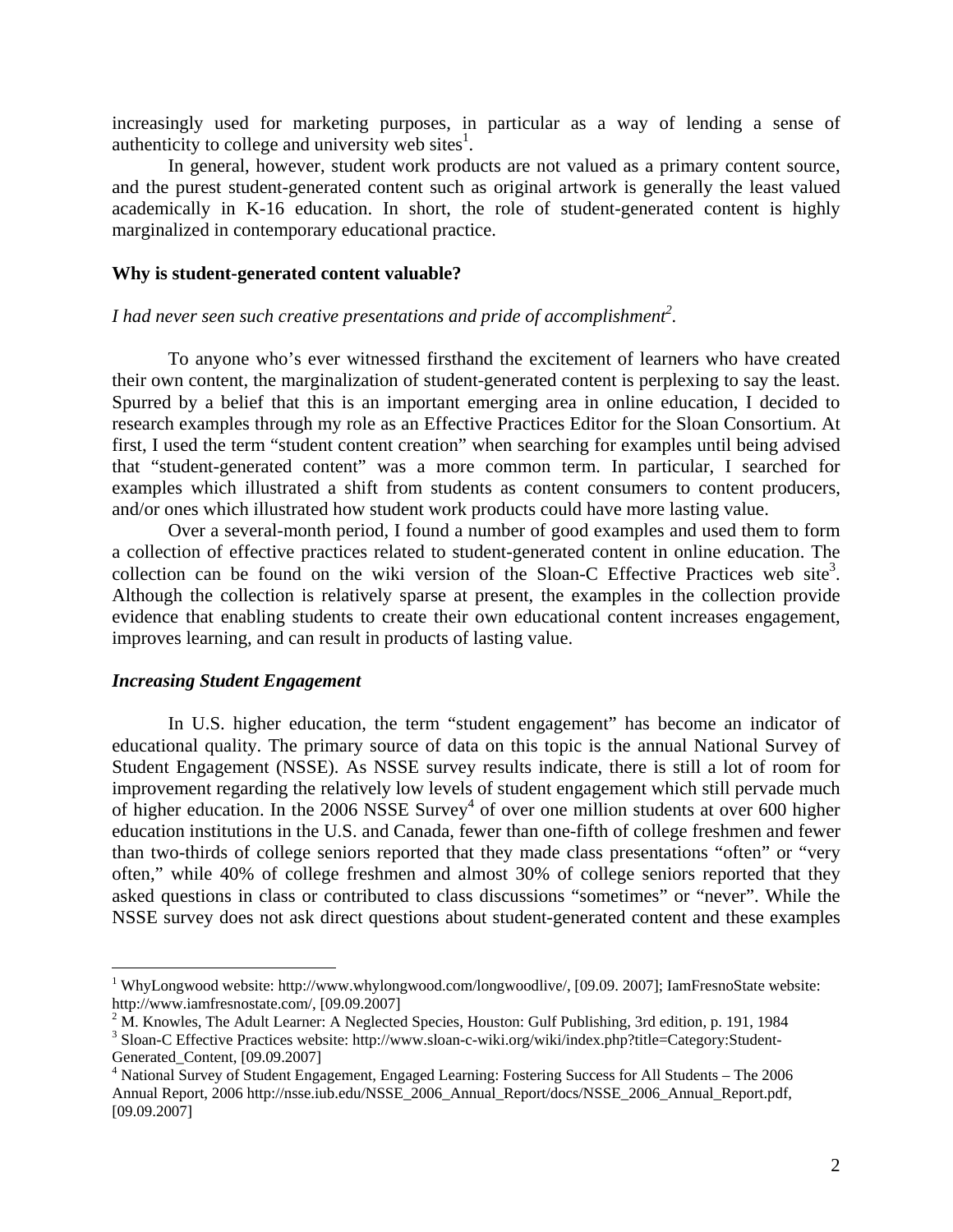are imprecise measures, the survey results suggest that there is a need and interest for learning strategies which promote student engagement.

Some of the examples in the Sloan-C Effective Practices collection illustrate how enabling students to generate content can increase student engagement. For example:

- Multiple studies indicate how the Real-Time Case Method blended learning approach pioneered by Jim Theroux at the University of Massachusetts has been highly effective in enerating student engagement and satisfaction<sup>5</sup>.
- University of Connecticut psychology professor David Miller engages his students by podcasting a series of weekly recorded discussion meetings in which students help create the content by supplying the topical questions, participating in the discussions, and helping to produce the podcast. Survey and anecdotal data indicate that both the process and the product increase student engagement in the course<sup>[6](#page-2-1)</sup>.

## *Improving Learning Effectiveness*

Several of the effective practices featured in the Sloan-C collection also illustrate several ways in which student-generated content can result in effective learning. For example:

- Students in David Miller's psychology class reported that the process of making podcasts for other students enabled them to "gain more learning skills by discussing" in a way which is not possible in large lectures. Student evaluation results from Spring 2006 indicated that more than half of all respondents listened to at least one podcast, and about two-thirds of respondents found the podcasts to be moderately to extremely helpful<sup>[7](#page-2-2)</sup>.
- The Minneapolis College of Art and Design's Online Gallery displays student and alumni work whose quality is *prima facie* evidence of learning effectiveness: MCAD students are able to create and display high-quality, in some cases professional quality work<sup>[8](#page-2-3)</sup>.
- In mathematics education, problem solving exercises often teach "what to think" or "what to do" rather than "how to think", especially since students never get to design and solve their own problems in most mathematics courses. Since 1995, Northern Virginia Community College mathematics professor Richard Semmler has incorporated "practical application" exercises into his online calculus courses. This instructional strategy enables students to use higher order thinking skills (i.e. application in Bloom's taxonomy) more directly than it is possible from exclusively solving pre-fabricated problems<sup>[9](#page-2-4)</sup>.

1

<span id="page-2-0"></span><sup>&</sup>lt;sup>5</sup> J. Theroux, C. Kilbane, The Real-Time Case Method: A New Approach to an Old Tradition, Journal of Education for Business, v79 n3, p163-167, Jan-Feb 2004; J. Theroux, Real-Time Case Study, 2004,

http://intra.som.umass.edu/theroux/about.html, [09.09.2007]<br><sup>6</sup> Sloan-C Effective Practices description, http://www.sloan-c-

<span id="page-2-1"></span>

wiki.org/wiki/index.php?title=University\_of\_Connecticut\_--

Beyond\_Lecturecasting:\_Using\_Podcasts\_for\_Discussion\_and\_Student\_Content\_Creation, [09.09.2007]

<span id="page-2-3"></span><span id="page-2-2"></span> $8$  Sloan-C Effective Practices description, http://www.sloan-c-

wiki.org/wiki/index.php?title=Minneapolis\_College\_of\_Art:\_Online\_Gallery\_of\_Student\_and\_Alumni\_Work,<br>[09.09.2007]

<span id="page-2-4"></span><sup>&</sup>lt;sup>9</sup> Sloan-C Effective Practices description, http://www.sloan-c-

wiki.org/wiki/index.php?title=Northern\_Virginia\_Community\_College:\_Student-

Generated\_Math\_%22Practical\_Applications%22, [09.09.2007]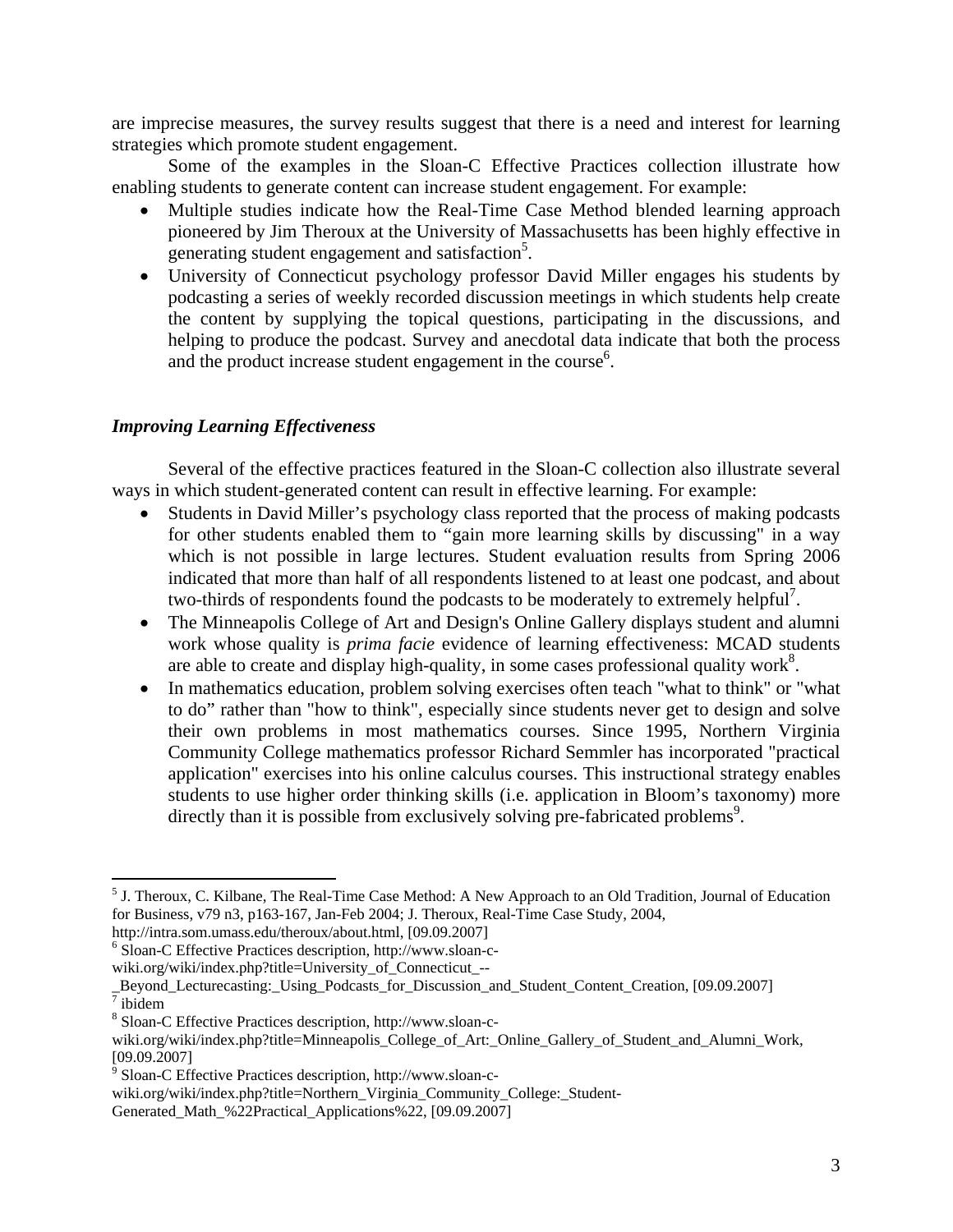## *Creating Products of Lasting Value*

Instead of 'one-off' products or events which have no life after the teacher has reviewed and assessed them, student products can contribute value as a lasting product in several ways - to future students (e.g. by creating learning resources), to society (e.g. by using student work to create actually useful products), and to the students themselves (e.g. via inclusion in portfolios; as a means to improve the learning experience). For instance, student-generated content has been used to create journal articles, news articles, and other publications, as well as professional quality products. Some specific examples:

- The value of Minneapolis College of Art and Design's Online Gallery in enabling students to display work for prospective clients and employers is also obvious. Although the digital renditions of student work are not always optimal representations, they succeed in conveying the general spirit of the work and would set the stage for in-person presentations to prospective clients<sup>10</sup>.
- The University of North Carolina-Pembroke's Online Encyclopedia of Criminal Justice (cjencyclopedia.com) uses student-generated content to create encyclopedia entries on topics pertaining to criminal justice and related fields. The result is a useful resource of lasting value for learning about criminal justice and related topics $^{11}$ .
- The podcasts created by David Miller's psychology students were valuable to the students in the course throughout the semester. According to student feedback, the podcasts answered questions which students are most likely to have. The interactive, unrehearsed conversation format with repetition of lecture material was seen as an effective combination to help students clarify and understand the material in a way which was a "lot of fun" $^{12}$ .
- Students in Real-Time Case Method courses offer actual solutions to real-life problems which the host companies implement for their tangible benefit $13$ .

### **Why are good examples so hard to find?**

1

The Sloan-C collection is intended to showcase effective practices which advance the practice of using student-generated content by demonstrating its effectiveness in engaging students, improving learning, creating products of lasting value, and producing other positive educational outcomes. Some of these practices demonstrate how student-generated content can be used as a primary content source; others demonstrate the value of student-produced original

<span id="page-3-0"></span><sup>10</sup> Sloan-C Effective Practices description, http://www.sloan-c-

wiki.org/wiki/index.php?title=Minneapolis\_College\_of\_Art:\_Online\_Gallery\_of\_Student\_and\_Alumni\_Work, [09.09.2007]<br><sup>11</sup> Sloan-C Effective Practices description, http://www.sloan-c-

<span id="page-3-1"></span>

wiki.org/wiki/index.php?title=University of North Carolina at Pembroke --

\_cjencyclopedia.com:\_Online\_Encyclopedia\_of\_Criminal\_Justice, [09.09.2007] <sup>12</sup> Sloan-C Effective Practices description, http://www.sloan-c-

<span id="page-3-2"></span>

wiki.org/wiki/index.php?title=University\_of\_Connecticut\_--

<span id="page-3-3"></span>

Beyond\_Lecturecasting:\_Using\_Podcasts\_for\_Discussion\_and\_Student\_Content\_Creation, [09.09.2007]  $^{13}$  J. Theroux, C. Kilbane, The Real-Time Case Method: A New Approach to an Old Tradition, Journal of Education for Business, v79 n3, p163-167, Jan-Feb 2004; J. Theroux, Real-Time Case Study, 2004,

http://intra.som.umass.edu/theroux/about.html, [09.09.2007]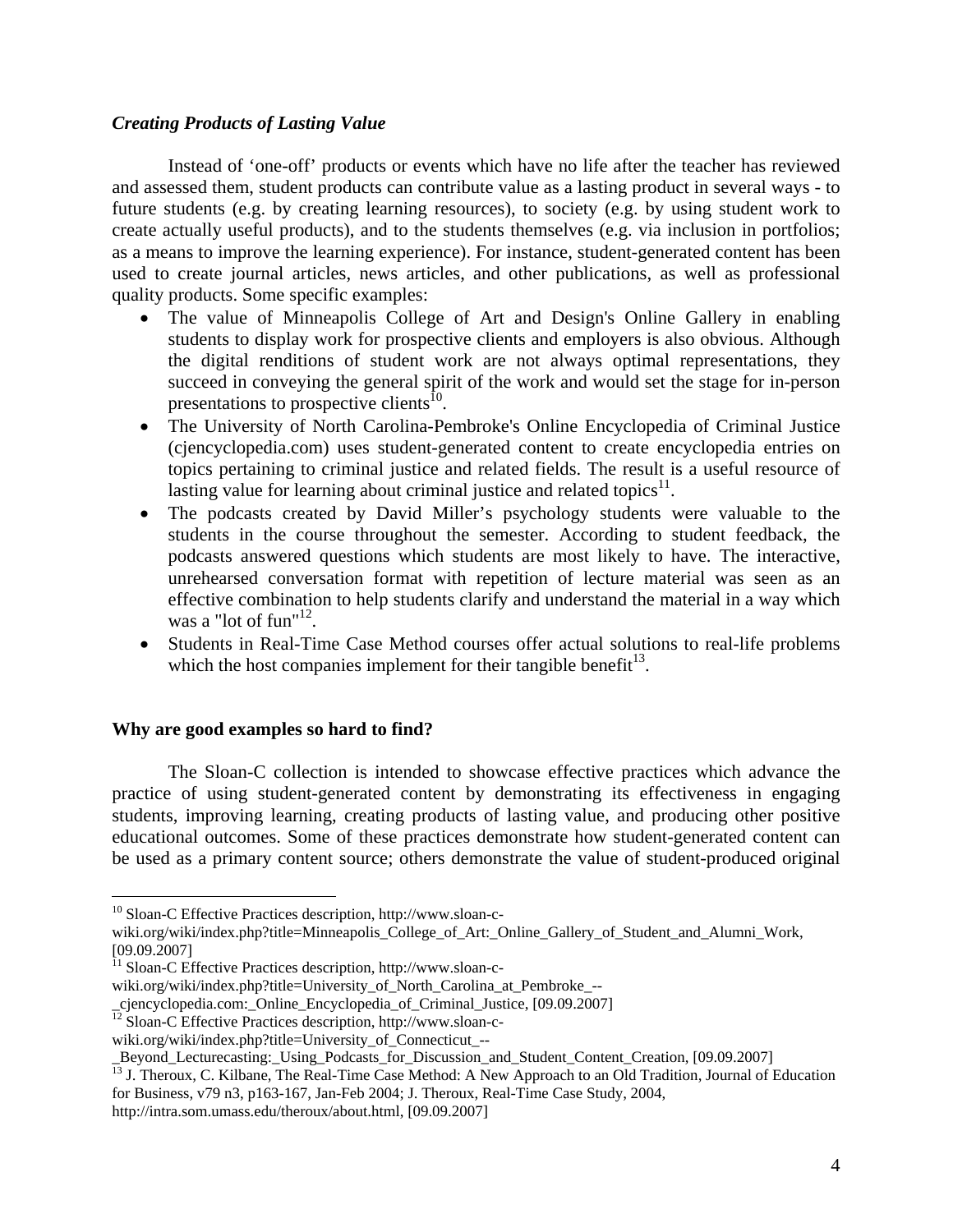content, while others simply demonstrate the value of allowing students to produce original content in subjects which typically rely exclusively on expert-vetted content.

However, the examples in the current Sloan-C Effective Practices collection suggest that there are, should be, or could be, many more examples of how student-generated content is being utilized effectively. Unfortunately, although web search engine results provide hundreds of references to student-generated content and related terms, a closer examination of these search results yields precious few examples of student-generated content in online education. There is a lot of talk about student-generated content, but actual examples are hard to find, and even harder to find in online education. Why is it so difficult to find good examples? Terminology is an issue to some extent, which is no surprise to anyone who's had to deal with the absence of a common definition for terms such as distance education or online learning. "Student performance content"<sup>14</sup>, "learner-generated content"<sup>15</sup>, and "students as producers"<sup>16</sup> are some of the other related terms currently in use.

The main reason it is difficult to find good examples, however, apparently is that there are relatively few examples to be found. If student-generated content engages students, improves learning, creates products of lasting value, and produces other positive educational outcomes, why is this the case?

One likely reason is that the expanded use of student-generated content runs counter to traditional educational practice. Teacher-to-student knowledge transmission is the principal mode of classroom interaction in traditional education, and pre-packaged content such as textbooks is designed to support this communication flow<sup>17</sup>. Certain limited forms of student-toteacher interaction are permitted (e.g. hand raising, brief recitations, occasional classroom reports) and student-student interaction is sometimes supported to varying degrees as well. Most student-generated work products are derived primarily from student-content interaction, which is a secondary mode of interaction in traditional education; for example, students write papers or prepare presentations based on content sources other than the classroom (i.e. textbooks, library research, etc.).

It is customary to view print materials as the medium of instruction, in the same way that video, television, audiotapes, etc. are media which are used to transmit information or combined to create multimedia materials. In an important sense, however, it is the teacher who is the medium: textbooks have retained their relative primacy as content sources because they are seen as "substantive, vetted collection[s] of scholarly content"<sup>18</sup>. Thus the teacher's role is to transmit knowledge by serving as primary intermediary between content and student. Pedagogical models of education presume that students lack proficiency, relevant experience, and the ability to direct their own learning; students' needs and interests are largely irrelevant, as education is about what society has deemed important for students to learn.

By contrast, it is no coincidence that student-generated content is much more commonplace in adult and workplace education. As adult learning theorists have noted for

<span id="page-4-2"></span>

<span id="page-4-3"></span> $h^{\frac{17}{17}}$  J. V. Boettcher, The Rise of Student Performance Content, Campus Technology, 2/28/2006,

1

<span id="page-4-0"></span><sup>&</sup>lt;sup>14</sup> J. V. Boettcher, The Rise of Student Performance Content, Campus Technology, 2/28/2006, http://www.campustechnology.com/article.aspx?aid=40747, [09.09.2007]<br><sup>15</sup> e.g.: J. Cook, R. Haynes, C. Smith, C. Bradley, Mobile Learning Solutions: Using SMS, Learner Generated

<span id="page-4-1"></span>Content and Learning Objects, ALT Workshop Series, June 13, 2007, London Metropolitan University <sup>16</sup> e.g.: Students as Producers of Knowledge: A Popular Education Workshop, http://www.srhe.ac.uk/networks.sen.asp, [09.09.2

http://www.campustechnology.com/article.aspx?aid=40747, [09.09.2007] 18 ibidem

<span id="page-4-4"></span>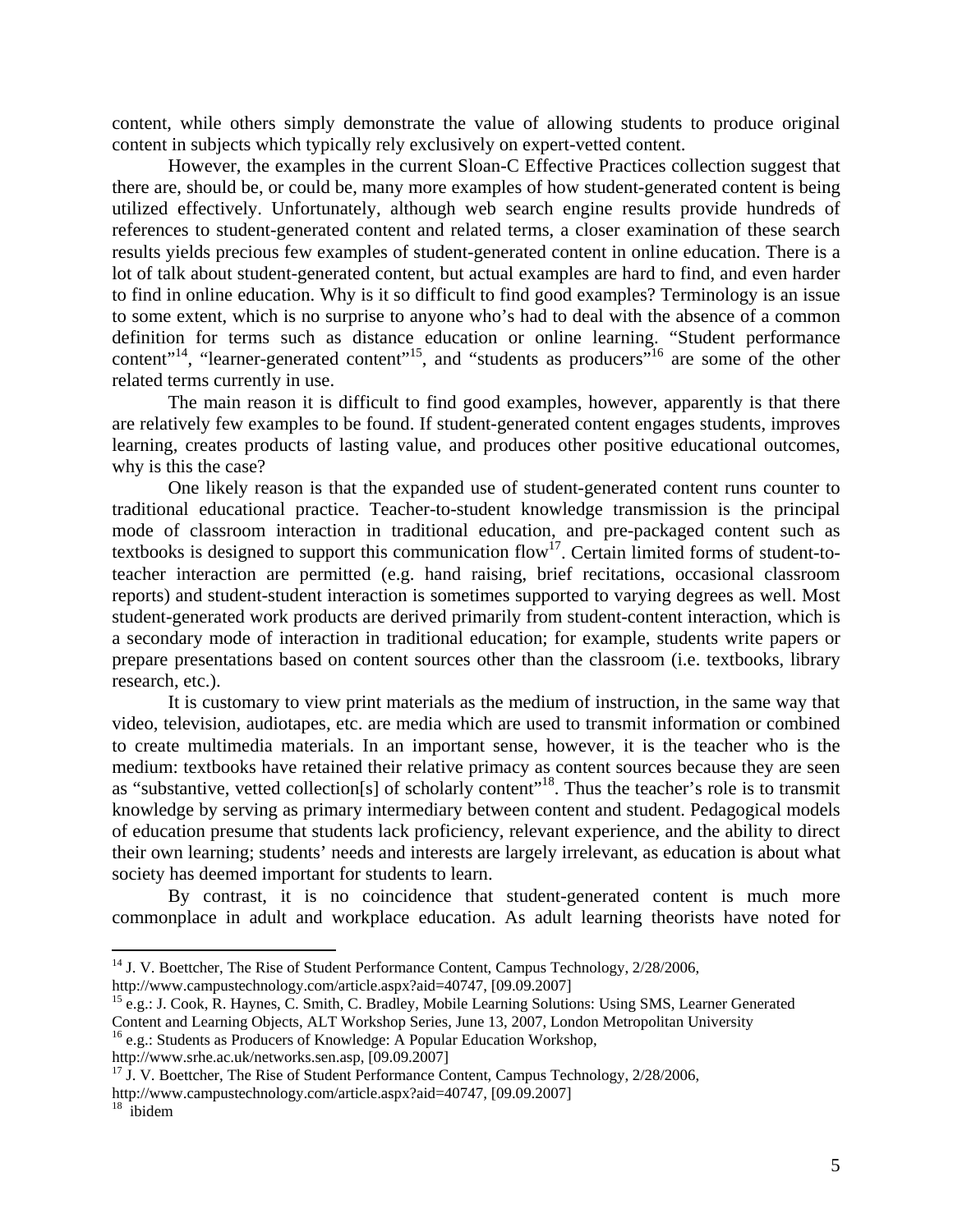decades, adults engage in learning activities primarily to enhance their proficiencies<sup>19</sup> and satisfy self-identified needs or interests<sup>20</sup>. When teachers are involved in adult learning experiences, their role is to facilitate and guide rather than to transmit knowledge, since the learner's experience is presumed the richest learning resource<sup>21</sup>. So it is no surprise that active learning strategies and learner-generated content are commonly integrated into learning programs designed for adults.

Asking the question "why are there so few good examples of student-generated content?" is really asking the question "why is educational practice so hard to change?" Some observers believe that the influence of active learning philosophies such as constructivism, problem-based learning, and other related initiatives is changing the role of content in traditional education. There are also signs that Web 2.0 technologies and practices such as wikis, social networking, blogs, etc. are making a difference. Nevertheless, active learning practices are still the exception rather than the rule in education at most levels, and application of Web 2.0 tools is still often centered on expert-vetted content.

## **Expanding the use of student-generated content in online education**

What will it take to stimulate a more widespread use of student-generated content in online education? In a way, this is much the same question as asking what it will take to stimulate a more widespread use of learning-centered education. The evolution of online higher education in the U.S. offers one possible answer. In the early- to mid-1990s, the Learning Outside the Classroom initiative funded by the Alfred P. Sloan Foundation was originally energized by the endeavor to understand and fulfill the societal need of increasing access to higher education ('anywhere anytime, discipline of one's choosing', etc.). This initiative contributed significantly to a paradigm shift in the way that higher education delivers education in terms of using online technology to improve access. In less than 15 years, online higher education in the U.S. has grown from a negligible size to an enterprise which involves over three million learners each year and continues to grow rapidly at 20-30% annually<sup>22</sup>.

Although there are plenty of educators who support it, a comparable paradigm shift from teacher-centered to learning-centered pedagogical approaches has not happened. The experience of one of my clients illustrates why, during the past decade, this organization had developed a large number of web-based training (WBT) courses which required little or no instructor facilitation as a cost-reduction initiative to replace existing classroom offerings. A large, sustained, leadership-supported effort, the initiative was indeed successful in driving down instructional delivery costs by about one-third, and the organization had received several awards for its efforts. A few years ago, the organization launched a pilot project to develop instructorfacilitated online courses. Ostensibly, the initiative had two purposes: to increase learner access to select courses by making them available in an online delivery format, and to improve the quality of their courses by increasing opportunities for learners to develop collaborative and critical thinking skills. However, this initiative has floundered because there has been no comparable incentive to increase learner access or improve course quality.

 $\overline{a}$ 

<span id="page-5-1"></span><span id="page-5-0"></span>

<sup>&</sup>lt;sup>19</sup> A. Knox, How Adults Learn, San Francisco: Jossey-Bass, 1977<br><sup>20</sup> M. Knowles, The Adult Learner: A Neglected Species, Houston: Gulf Publishing, 3rd edition, p. 31, 1984<br><sup>21</sup> ibidem, p. 30.<br><sup>22</sup> I.E. Allen, J. Seaman,

<span id="page-5-3"></span><span id="page-5-2"></span>c.org/publications/survey/pdf/making\_the\_grade.pdf, [09.09.2007]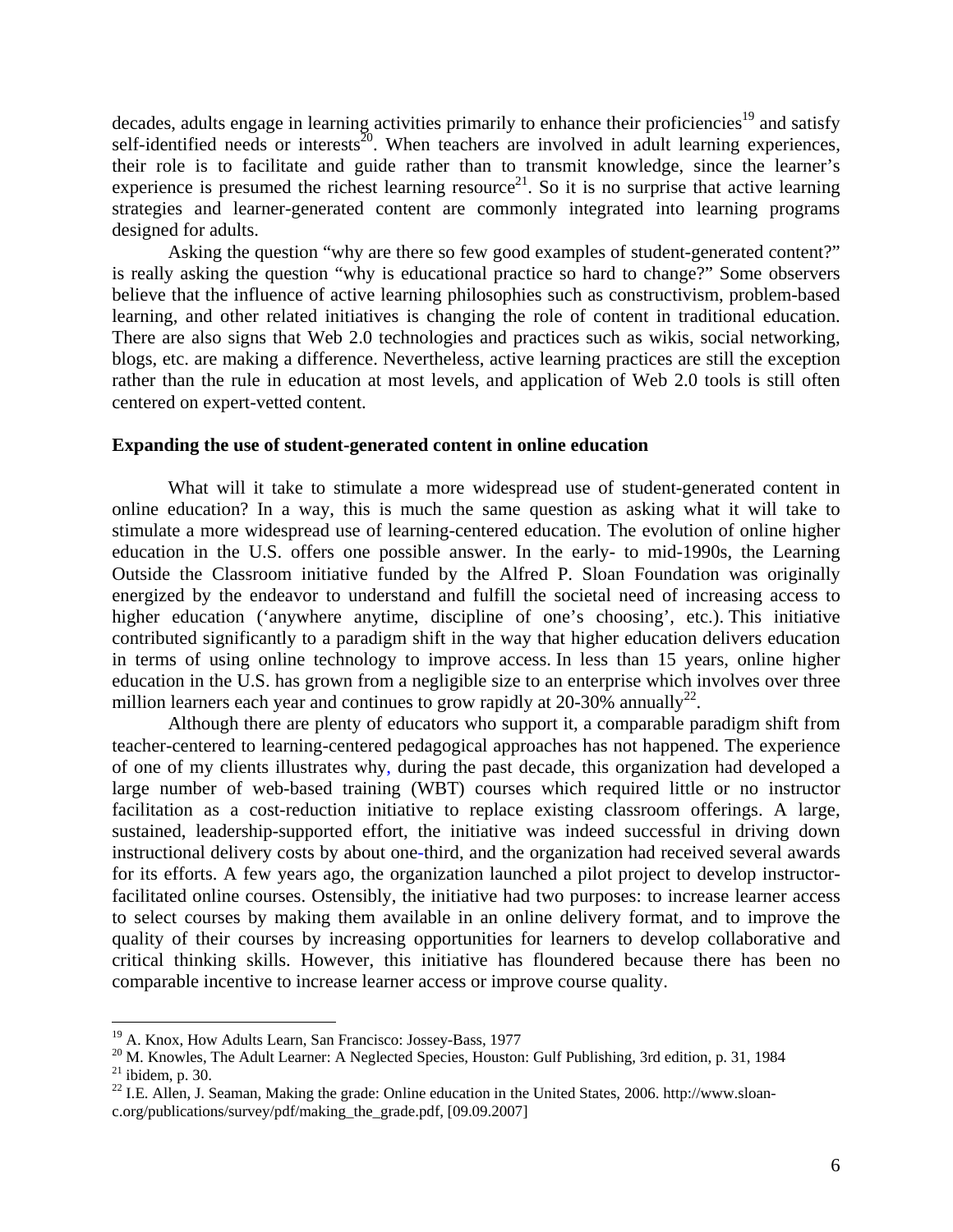These same factors explain why student-generated content has yet to make much headway in educational practice. It takes more than having enthusiasts, good ideas, or even being the right thing to do. The fact that use of student-generated content would improve the quality of learning is not in and of itself sufficient. There is no strong imperative to improve quality, in part because it costs money to do so. Despite the usual lip service, students, parents, legislators, and other stakeholders are not really asking for improved quality in any coherent fashion. Some students are perfectly content with the status quo and resist new learning approaches even if they would result in higher quality learning. In fact, some students might even see student-generated content as a form of offloading more work onto them, much as they sometimes resist attempts to move away from teacher-centered pedagogies for much the same (perceived) reasons.

Nevertheless, expanding the use of student-generated content in online education (and all education) may be an idea whose time has finally come. Besides the rise in the use of Web 2.0 (and eventually 3.0) technologies, the increased use of student-generated content fits well with emergence of **the prosumer**. A concept originally coined by Alvin Toffler<sup>23</sup>, prosumers are individuals or groups which both produce and consume their own output, particularly their production in the non-monetary economy. The more recent book Wikinomics expands this definition to include co-innovation as well as co-production and consumption; customers selforganize to create and/or produce their own homegrown content<sup>24</sup>. It is a relatively small step to imagine students as prosumers who co-innovate and co-produce their own learning content before "consuming" it. To the extent that this trend drives actual behavior, connecting studentgenerated content as a means of fulfilling the wishes of emergent prosumers could be an effective way to support the expansion of this practice.

Another societal need which may be emerging is the one to create people who can function independently in their various life spheres (work, other). Current traditional education is still organized far too much around teaching people to be good employees, to follow directions and produce for others' specifications. Constructivist and related pedagogies support this goal quite well, but they are not yet connected to this goal in meaningful ways. This notion needs more development but offers another promising avenue to promote the value of studentgenerated content.

There will always be a prominent place for the role of educators as transmitting society's values, culture, and to a certain extent knowledge. But in an educational system that was truly learning-centered, student-generated content would play a prominent role. For this to happen, student-generated content needs to be connected to a larger cause which highlights its importance in meeting emerging educational and societal needs.

#### **References**

 $\overline{a}$ 

- WhyLongwood website: http://www.whylongwood.com/longwoodlive/, [09.09. 2007]
- IamFresnoState website: http://www.iamfresnostate.com/, [09.09.2007]
- M. Knowles, *The Adult Learner: A Neglected Species*, Houston: Gulf Publishing, 3<sup>rd</sup> edition. p. 191, 1984

<span id="page-6-1"></span><span id="page-6-0"></span>

<sup>&</sup>lt;sup>23</sup> A. Toffler, The Third Wave, New York: Random House, pp. 153-155, 1980<br><sup>24</sup> D. Tapscott, A. Williams, Wikinomics: How Mass Collaboration Changes Everything, New York: Penguin, p.126, 2006